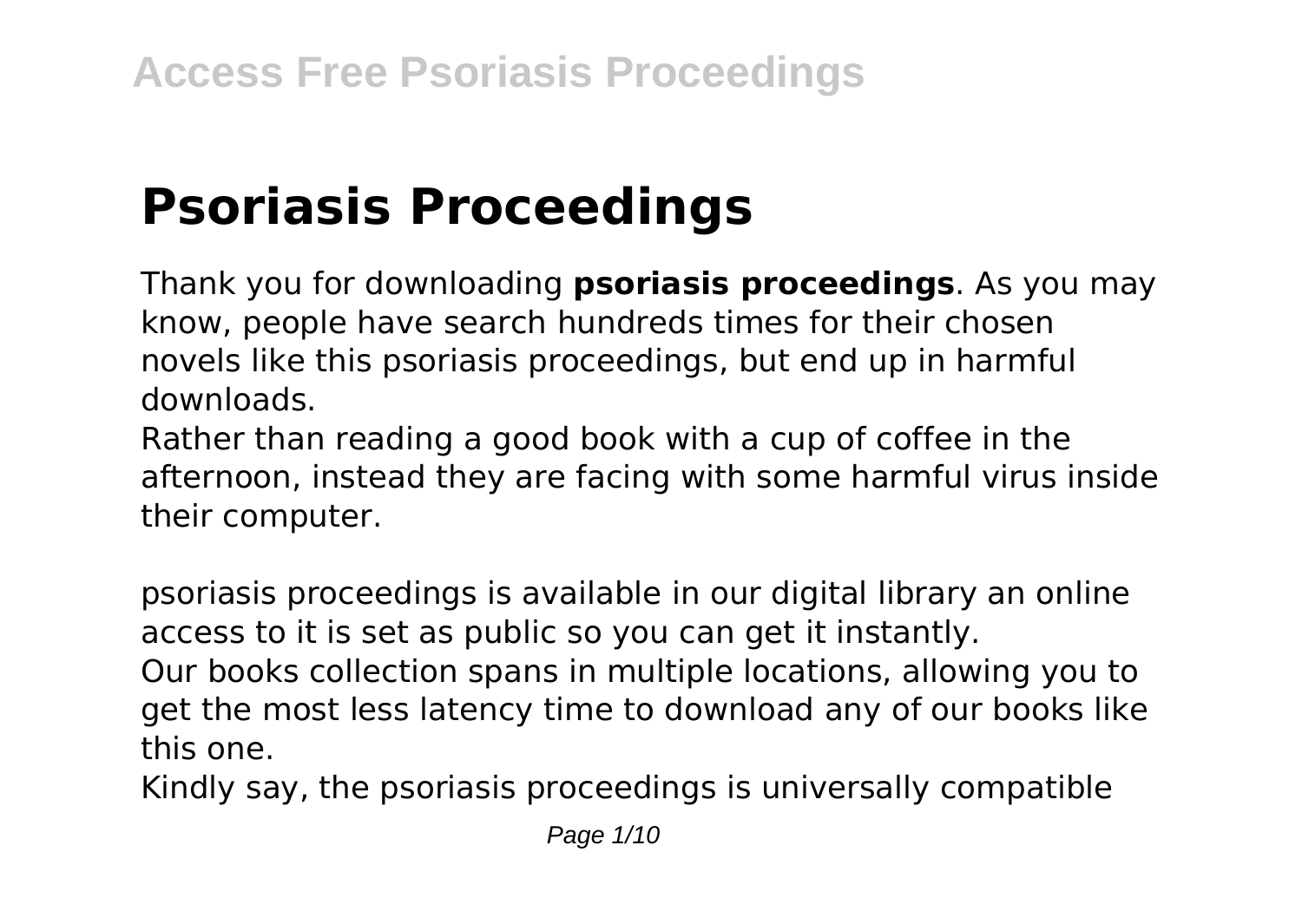with any devices to read

Project Gutenberg (named after the printing press that democratized knowledge) is a huge archive of over 53,000 books in EPUB, Kindle, plain text, and HTML. You can download them directly, or have them sent to your preferred cloud storage service (Dropbox, Google Drive, or Microsoft OneDrive).

#### **Psoriasis Proceedings**

In psoriasis, the life cycle of your skin cells greatly accelerates, leading to a buildup of dead cells on the surface of the epidermis. Psoriasis is a skin disease that causes red, itchy scaly patches, most commonly on the knees, elbows, trunk and scalp. Psoriasis is a common, long-term (chronic) disease with no cure.

# **Psoriasis - Symptoms and causes - Mayo Clinic** The proceedings of the Second International Symposium on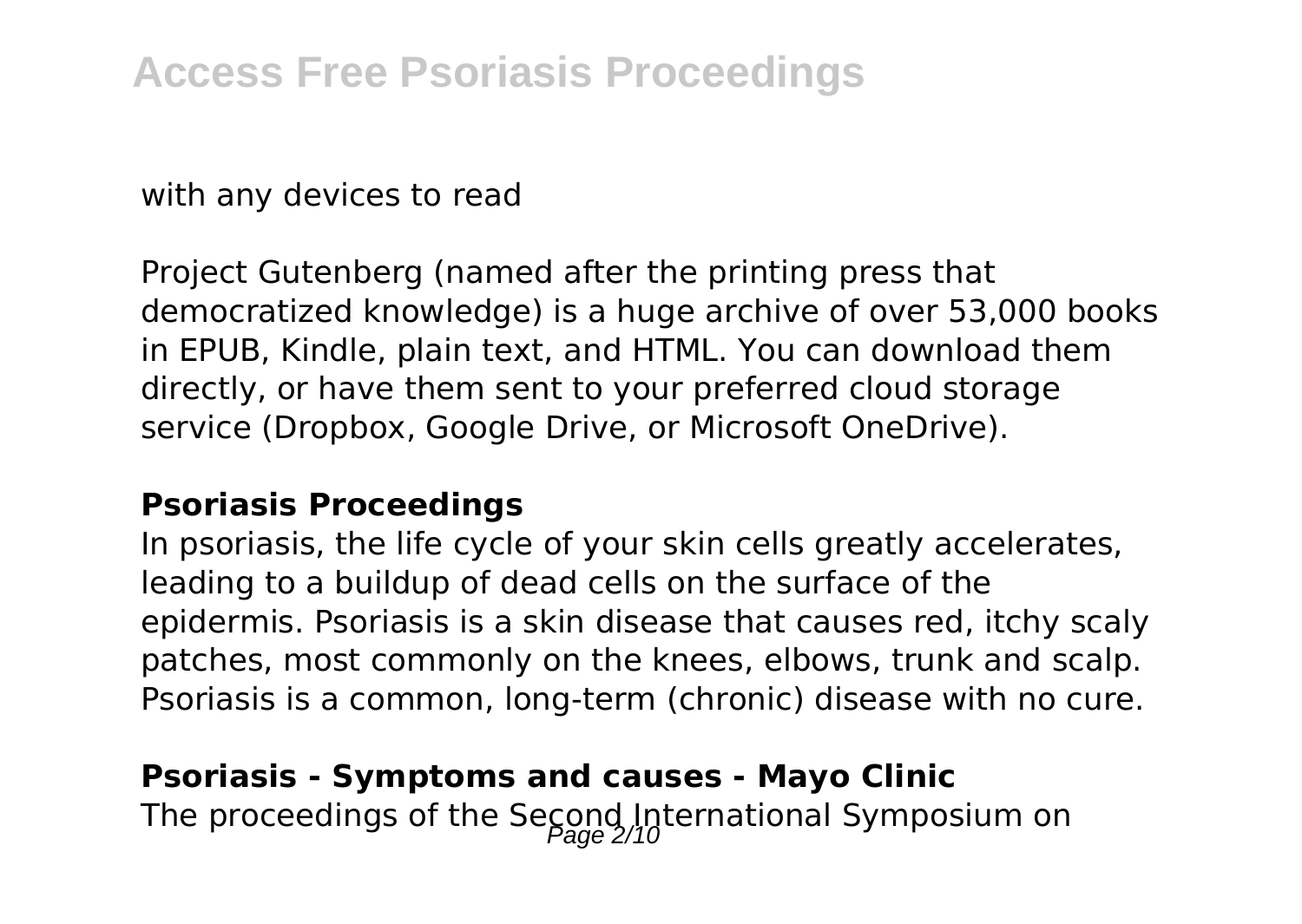Psoriasis, which was held at Stanford University from July 12 through 15, 1976, have been published in a handsome volume that is a great improvement over that of the 1971 symposium. The type is clear and can be read easily, and the many graphs and photographs consistently are reproduced well.

#### **Psoriasis: Proceedings of the Second International ...**

Avoid psoriasis triggers. Notice what triggers your psoriasis, and take steps to prevent or avoid them. Infections, injuries to your skin, stress, smoking and intense sun exposure can all worsen psoriasis. Avoid drinking alcohol. Alcohol consumption may decrease the effectiveness of some psoriasis treatments. If you have psoriasis, avoid alcohol.

#### **Psoriasis - Diagnosis and treatment - Mayo Clinic**

Abstract Psoriasis is a common chronic, recurrent, immune mediated disease of the skin and joints. It can have a significant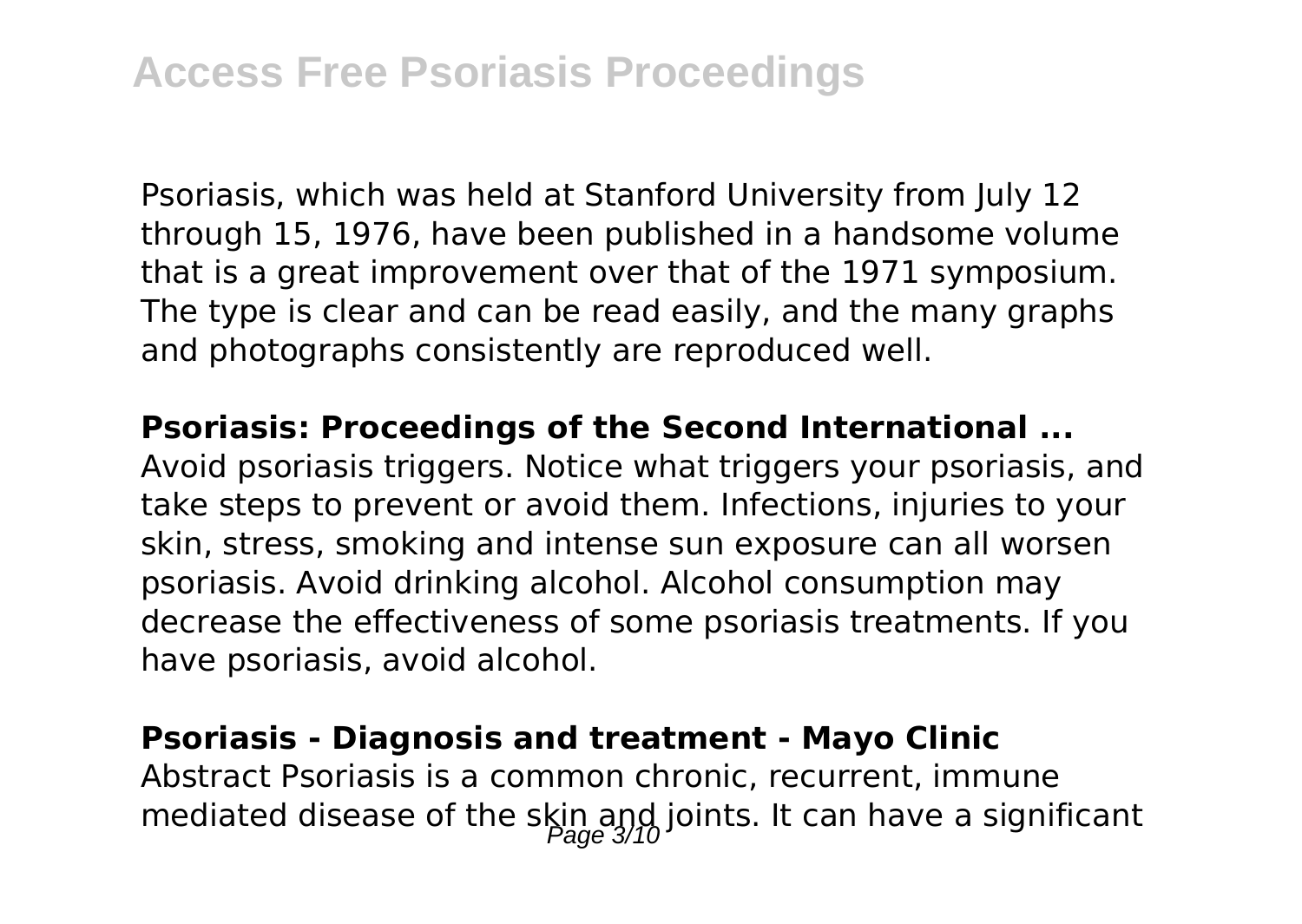negative impact on the physical, emotional, and, psychosocial wellbeing of affected patients. Psoriasis is found worldwide but the prevalence varies among different ethnic groups.

#### **Psoriasis: epidemiology, clinical features, and quality of**

**...**

Psoriasis is the result of a sped-up skin production process. Typically, skin cells grow deep in the skin and slowly rise to the surface. Eventually, they fall off.

#### **Psoriasis: Causes, Triggers, Treatment, and More**

1. Introduction. Psoriatic arthritis (PsA) is an inflammatory arthropathy, which is associated with psoriasis in approximately 25% of patients. It is characterized by stiffness, pain, swelling, and tenderness of the joints as well as the surrounding ligaments and tendons [1, 2].It affects men and women equally and typically presents at the age of 30 to 50 years [].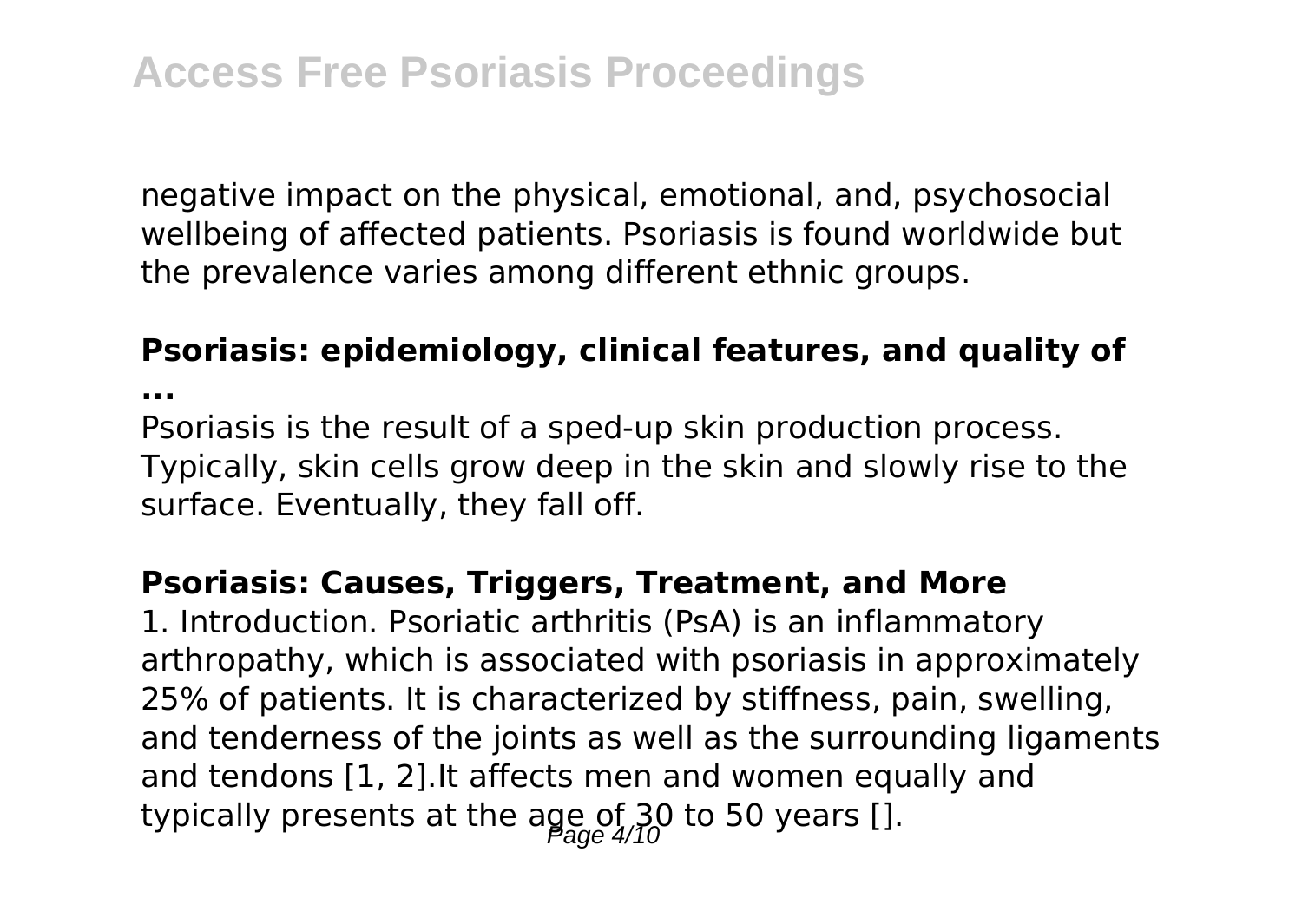# **Psoriatic Arthritis: An Update**

Psoriasis is an immune-mediated disease (a disease with an unclear cause that is characterized by inflammation caused by dysfunction of the immune system) that causes inflammation in the body. There may be visible signs of the inflammation such as raised plaques (plaques may look different for different skin types) and scales on the skin.

# **National Psoriasis Foundation: National Psoriasis Foundation**

Continued Psoriatic Arthritis. Psoriatic arthritis is a condition where you have both psoriasis and arthritis (joint inflammation). In 70% of cases, people have psoriasis for about 10 years before ...

# **7 Types of Psoriasis: Pictures, Symptoms, Triggers, and** Page 5/10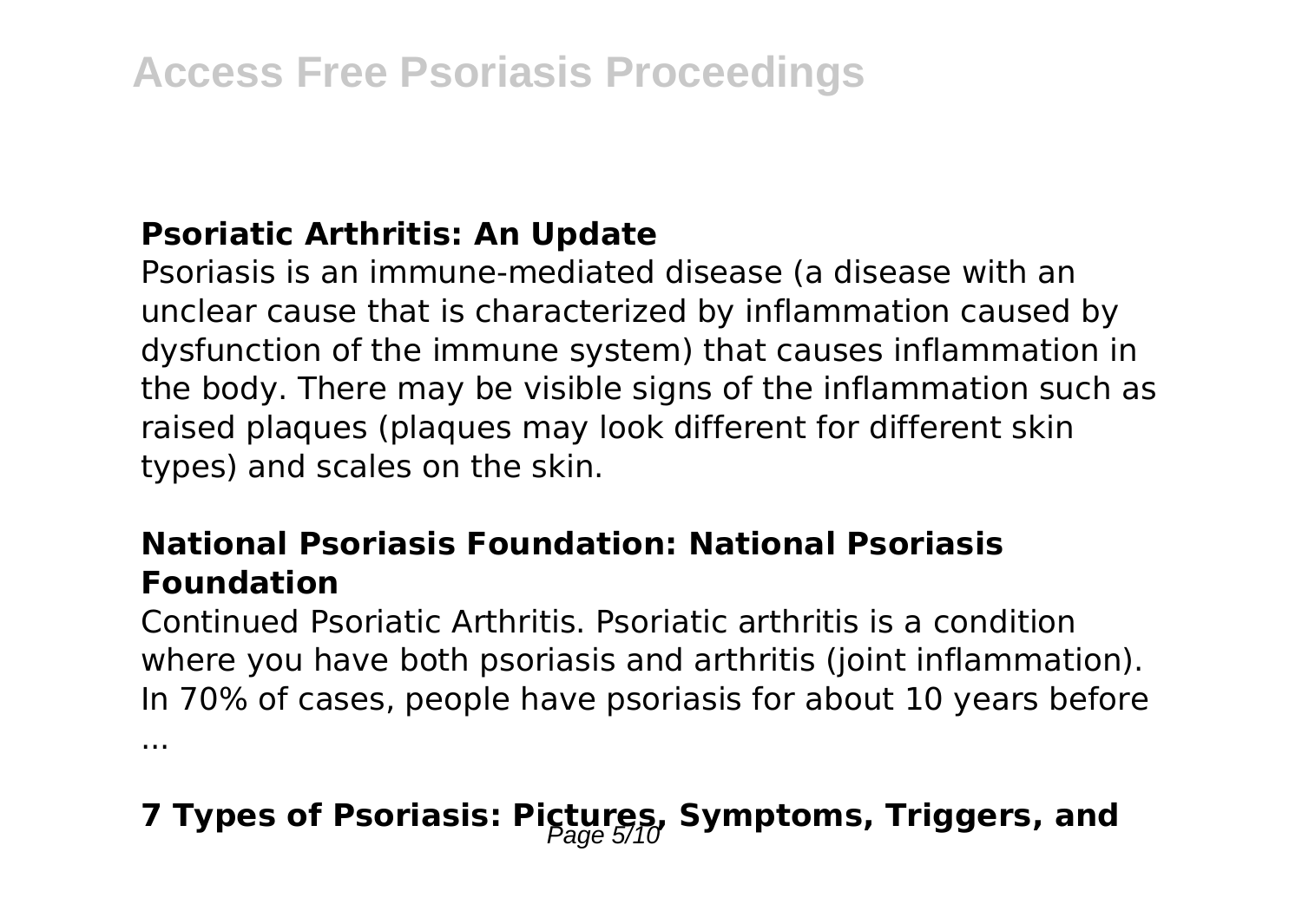# **Access Free Psoriasis Proceedings**

**...**

Mayo Clinic Proceedings: "Topical Therapies for Localized Psoriasis." American Academy of Dermatology: "8 Ways to Stop Baths and Showers from Worsening Your Psoriasis," "Psoriasis: Tips for Managing."

# **Pictures of Tips for Managing Psoriasis on Your Hands**

Psoriasis increases the growth of the skin's cells. Vitamin D may slow the skin cell growth. Research on whether vitamin D can help alleviate psoriasis symptoms is small and limited. Too much vitamin D can be dangerous. Before you add vitamin D to your psoriasis regime, talk with your doctor. The safest source of vitamin D is food.

# **National Psoriasis Foundation: National Psoriasis Foundation**

Proceedings of the Third International Psoriasis Symposium.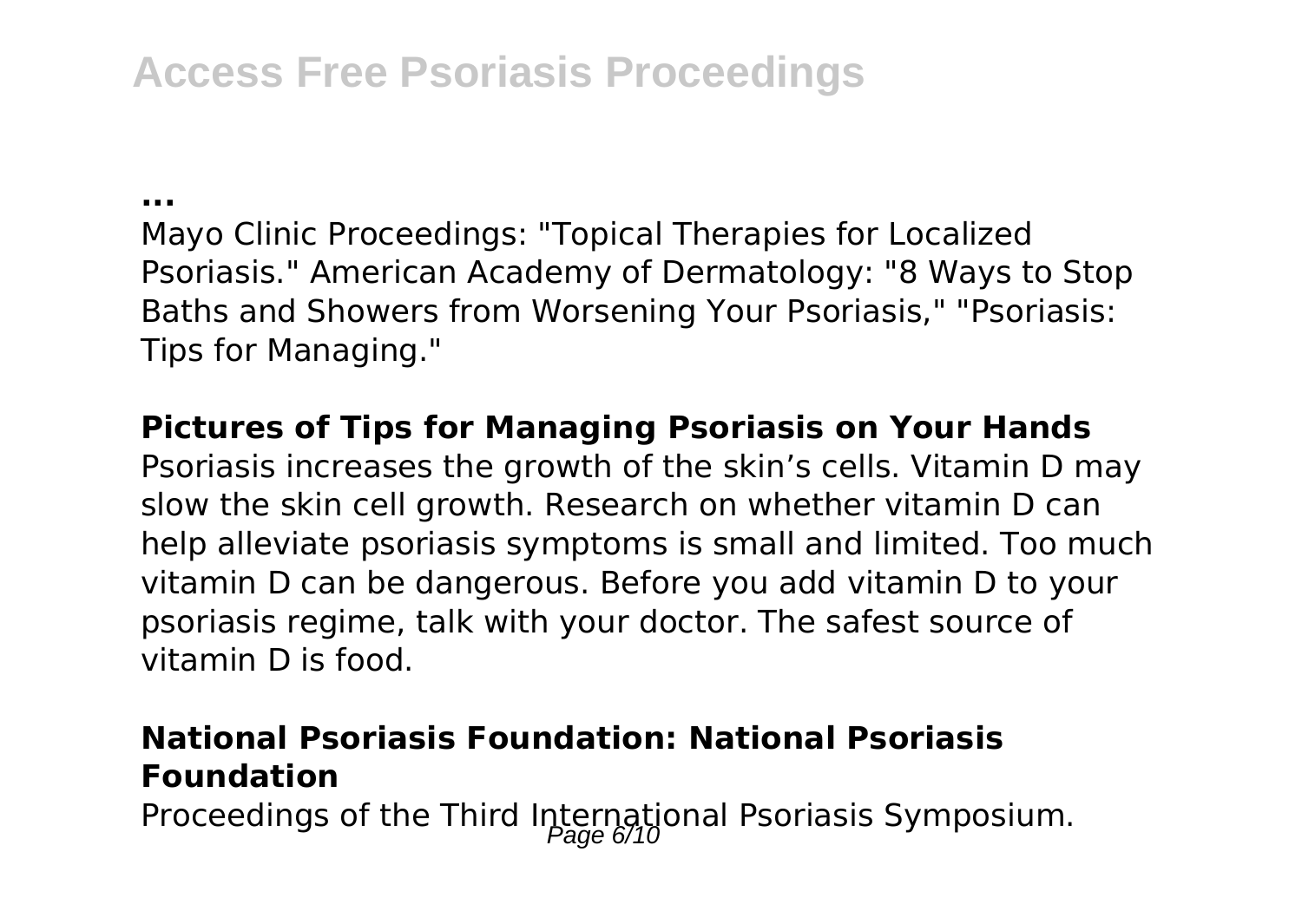Description: xxxvii, 530 pages : illustrations ; 27 cm: Contents: Suberythemogenic doses of UVB are effective for clearing psoriasis / Stephen N. Hortwitz --In vivo effects of methotrexate on psoriatic epidermis / J. S. Taylor --Skin cancer in patients with psoriasis / Kenneth M. Halprin

### **Psoriasis : proceedings of the Third International ...**

Psoriasis plaques tend to accumulate around the elbows, knees, legs, scalp, lower back, face, palms and soles of the feet. If left untreated, symptoms may progress and plaques can develop virtually...

#### **Light Therapy for Psoriasis | US News**

Proceedings of the 7th Annual Meeting of the Japanese Society for Psoriasis Research, Sapporo, Japan, page 18-32, 1992. Cooper KD, editor: Interactive computer-based teaching program on normal skin immunophysiology and immunopathophysiology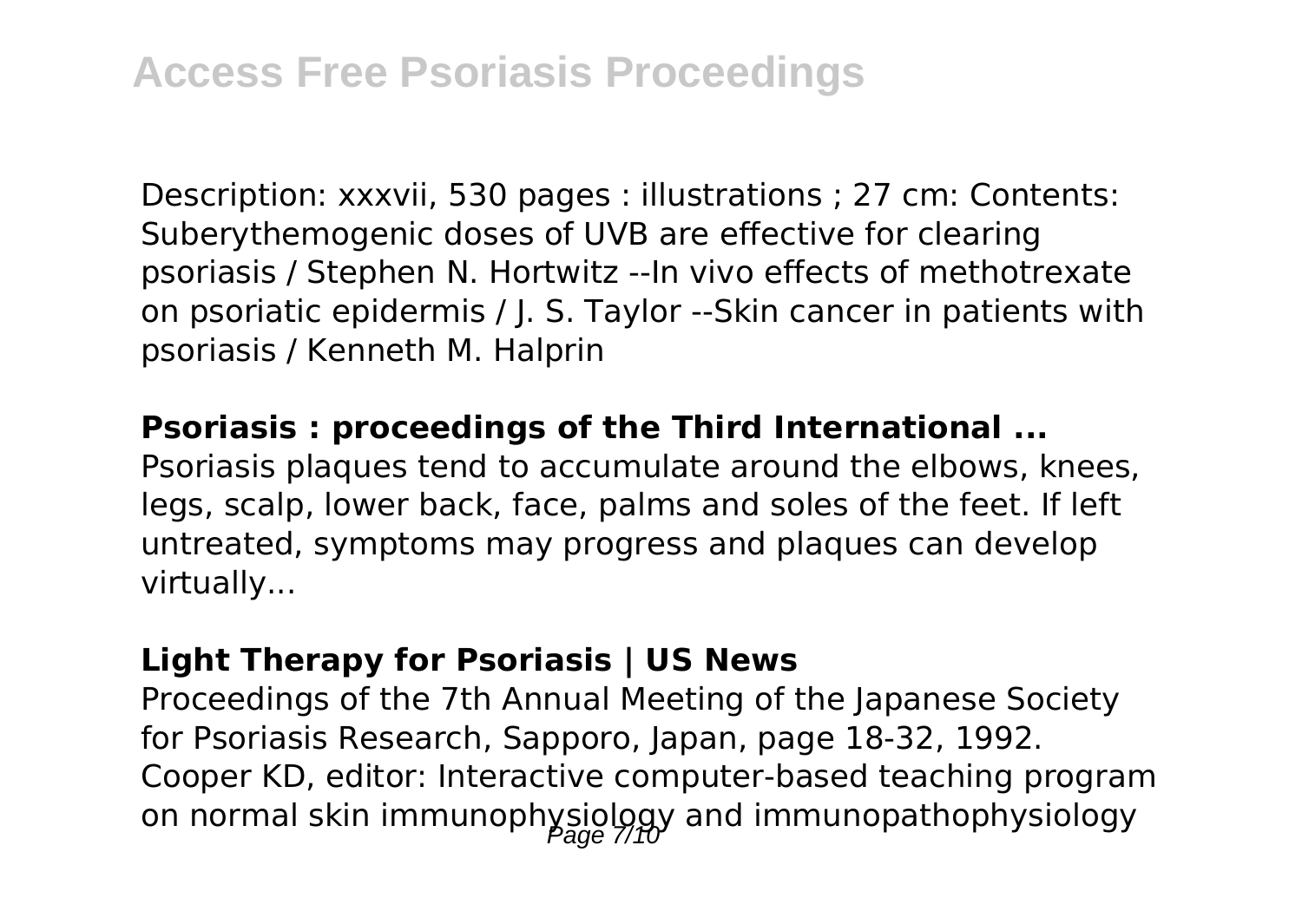in psoriasis. Ehrlich Associates, Inc., 1993.

# **Kevin D. Cooper, MD | Publications**

Get this from a library! Psoriasis : proceedings of the second international symposium, Stanford University, 1976. [Eugene M Farber; Alvin J Cox;]

### **Psoriasis : proceedings of the second international ...**

Psoriasis is associated with alteration in the composition of skin bacterial biota (2). Staphylococcus aureus (3), group A Streptococcus and Streptococcus pyogenes are involved in psoriasis pathogenesis in genetically predisposed individuals (2,4-6). S. aureus colonization of lesional skin was associated with a significantly higher PASI ...

# **Staphylococcus Aureus Infections In Psoriasis Plaques | 102535** Page 8/10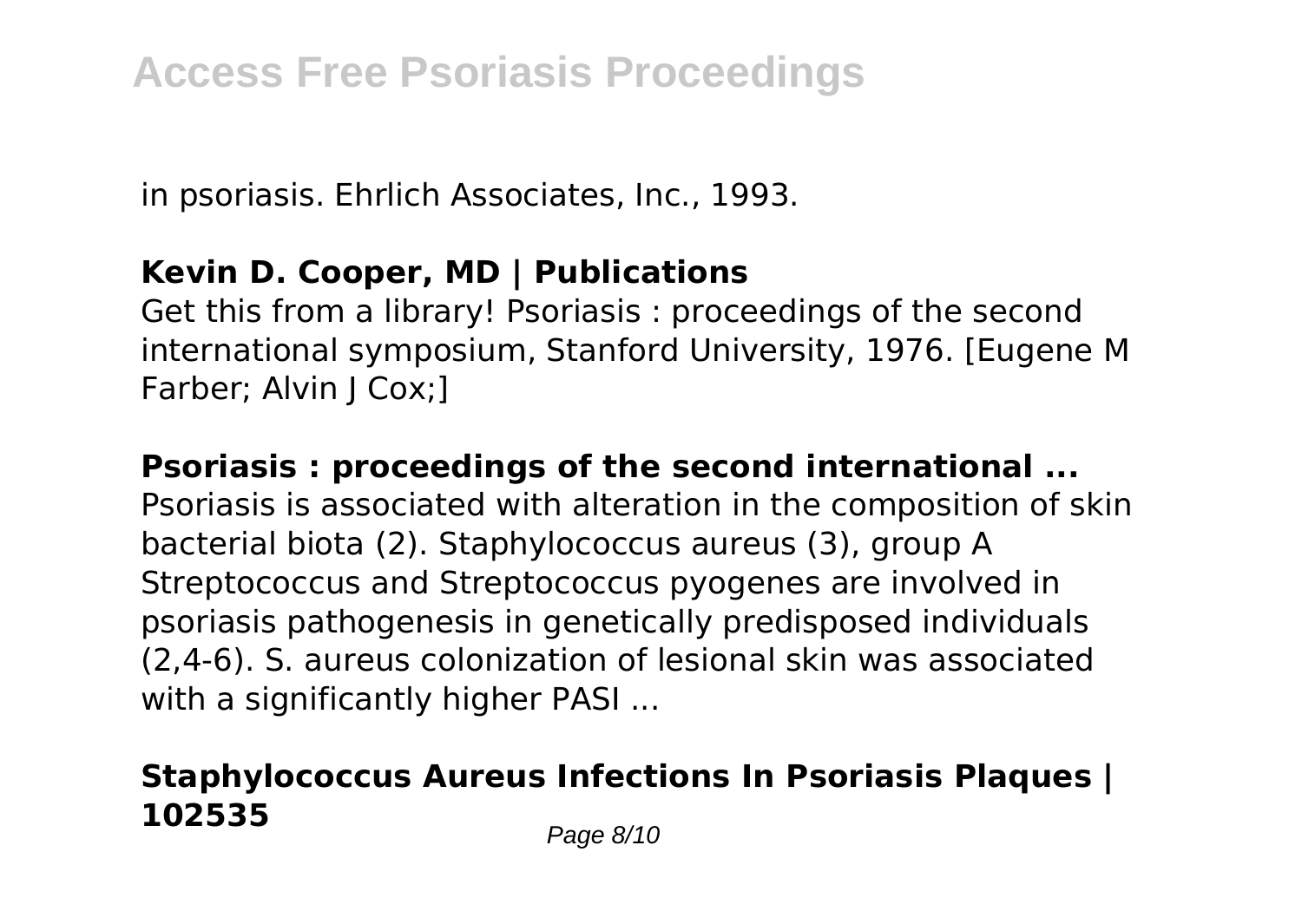Psoriasis Subject Areas on Research ...

# **Psoriasis | Scholars@Duke**

The diseases of liver and biliary tract in psoriasis and psoriatic arthritis 11 th Global Dermatologists Congress November 14-15, 2016 Dubai, UAE. Anna Barilo, S V Smirnova and M V Smolnikova. Scientific Research Institute of Medical Problems of the North, Russia . Posters & Accepted Abstracts: J Clin Exp Dermatol Res. Abstract :

### **The diseases of liver and biliary tract in psoriasis and ...**

Abstract Psoriatic arthritis is a debilitating condition, which affects approximately one-quarter of psoriasis patients. Recent findings have furthered our understanding of the complex pathophysiology of PsA. There have been major advances in the identification of genes associated with joint involvement but not with cutaneous disease alone.